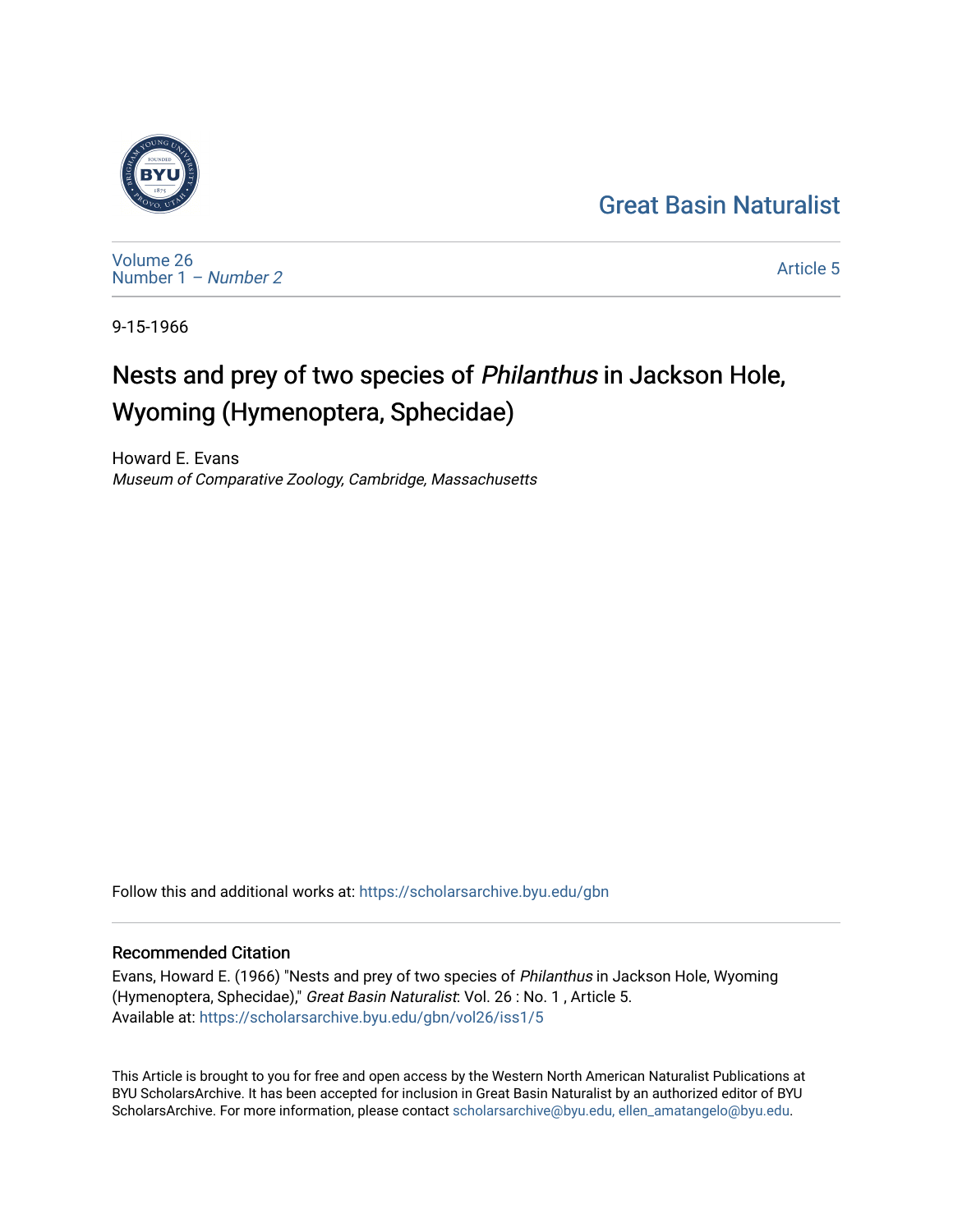#### NESTS AND PREY OF TWO SPECIES OF PHILANTHUS IN JACKSON HOLE, WYOMING (HYMENOPTERA, SPIIECIDAE)

#### Howard E. Evans'

During the summer of 1964. <sup>I</sup> made <sup>a</sup> preliminary study of the ecology and nesting behavior of digger wasps occurring in restricted areas of sandy soil along the Snake River, in Jackson Hole, Wyoming. In some of these areas, many species nested in close proximity, for the most part exhibiting little or no interspecific aggression or competition for prey. A notable exception was provided by several species of Philanthus, which preyed upon various bees and wasps, many of which nested in these same sandy areas. The present report is concerned with two of these species,  $P$ , pulcher Dalla Torre and P. zebratus nitens Banks. Both of these forms are widely distributed in the western states, but neither has been studied previously. P. pulcher has often been regarded as a subspecies of the eastern *politus* Say, but I regard it as specifically distinct. On the other hand, nitens has generally been ranked as a full species, but G. R. Ferguson, who is currently revising Philanthus, informs me that he regards it as <sup>a</sup> subspecies of zebratus Cresson.

#### Philanthus pulcher Dalla Torre

This is <sup>a</sup> very common wasp in sandy places along the Snake River, appearing in late June or early July and remaining active into early August. The females nest in fine-grained sand or powdery sandy loam; in suitable spots nests may be separated by only  $5-10$ cm. and as many as 15-40 nests may occur per square meter. Males mav often be observed in the nesting areas, either flying about irregularly or resting on low herbs and grass near active nests.

The digging of the nest is very similar to that of the closely related species politus, as described by Evans and Lin (1959). During and more especially following digging of the burrow, the mound of earth at the entrance is dispersed by <sup>a</sup> pattern of scraping movements similar to that of *politus*. One mound measured  $4 \times 6 \times 1$ cm prior to dispersal, approximately <sup>8</sup> X <sup>12</sup> X 0.1 cm following dispersal. The burrow enters the soil at an angle of 20-40° with the surface, but after <sup>a</sup> few cm dips down sharply, the major part of the burrow forming an angle of  $50-70^\circ$  with the surface. As is common in Philanthus, the terminus of the burrow is expanded slightly to form a storage place for prey; only after several prey have accumulated

<sup>1.</sup> Museum of Comparative Zoology, Cambridge, Mass. I wish to express my thanks to the director<br>and staff of the Jackson Hole Biological Research Station, Moran, Wyoming, for providing a pleasant<br>and effective base of opera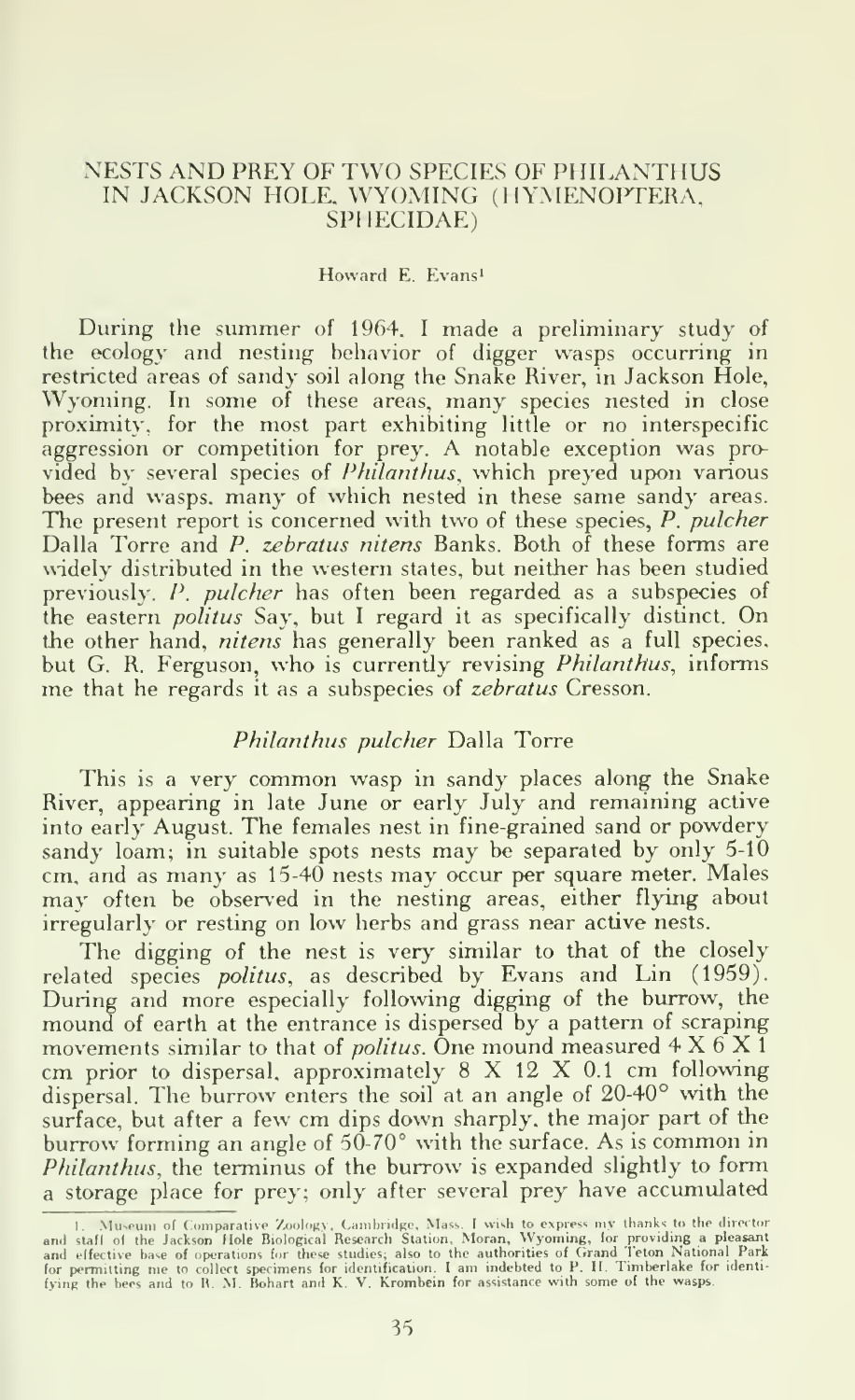The Great Basin Naturalist Vol. XXVI. Nos. 1-2

here is a cell prepared to hold them permanently. The storage chamber is at a vertical depth of 4-8 cm (burrow length 8-10 cm). The cells are constructed from the ends of short burrows which are closed off as soon as the cell is provisioned. The 8 cells found in the three nests studied in detail varied in depth from 5 to 10 cm; the maximum number of cells found in one nest was five (Fig. 1).

Females often bring in prey very rapidly for short periods, then remain within the nest for a considerable time, presumably preparing <sup>a</sup> new cell, moving the prey to the cell, and laying the egg. The prey is carried in flight and held by the middle legs, as usual in this genus. The nest entrance is closed from the outside while the female is hunting and from the inside while she is inside the nest. From 8 to 14 prey are used per cell. The egg is laid longitudinally on the venter of one of the top prey, in the common *Philanthus* manner. I observed females hunting on the flowers of *Eriogonum* on **cannot** several occasions. They appeared to approach the flowers from downwind and to strike at the prey in much the manner described by Tinbergen (1935) for P. triangulum Fabricius.



Figure 1. Nest of Philanthus pulcher Dalla Torre, note no. 1982. Moran. Wyo., July 11. 1964.

Figure 2. Nest of P. zebratus nitens Banks, note no. 2032, 5 mi. south of Elk, Wyo.. Aug. 4, 1964.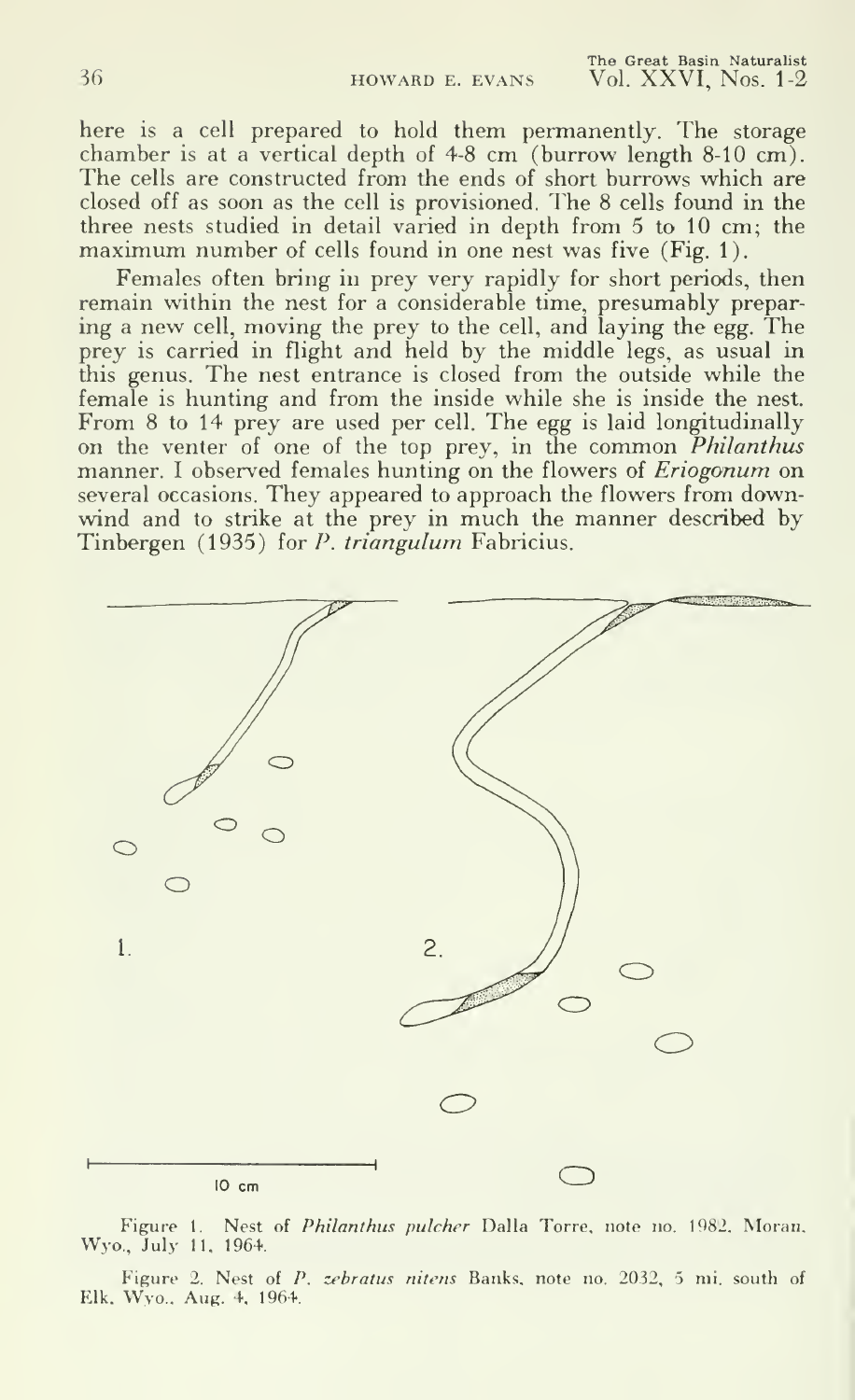In many cases P. *pulcher* females utilized as prey various wasps and bees which nested in close proximity to them, for example, small aphid predators of the genus  $Xy$ locelia, grasshopper predators of the genus *Tachysphex*, and female Stenodynerus papagorum, a vespid predator on caterpillars which is approximately as large as *Philanthus pulcher*. Probably these were captured on flowers, although it is possible that they were sometimes captured at the entrances of their nests. In all. I took 87 prey from *pulcher* nests; 50 were bees and 37 were wasps; 17 species of wasps were repre sented as compared to 20 species of bees. The complete list is as follows:

CHRYSIDIDAE (Cuckoo wasps) Hedychridium fletcheri Bod. - 3  $\delta$   $\delta$ Holopyga ventralis Say - 1  $\circ$  $O$ *malus geneus* Fabr. - 1. 9 VESPIDAE (Mason wasps) Ancistrocerus catskill albophaleratus Sauss. - 1  $\sigma$ Stenodynerus papagorum Viereck - <sup>1</sup> <sup>9</sup> SPHECIDAE (Digger wasps) Belomicrus forbesi Robt. -  $2 \times 2 \times 3$ Crabro florissantensis Rohwer - 1  $\delta$ Dienoplus pictifrons Fox - 1  $9, 7, 3, 8$ *Ectemnius dives* Lep. and Br. - 1  $\sigma$ Mimumesa mixta  $\text{Fox - 1 } \delta$ Passaloecus mandibularis Cress. - 1 9 Passaloecus sp. - 1  $\delta$ Tachysphex aethiops Cress. - 1  $\delta$ Tachysphex tarsatus Say -  $7 \text{ d } d$  $Trypoxylon$  aldrichi Sand. - 1  $\delta$  $Xy$ locelia gillettei Fox - 1  $\delta$ Xylocelia sp.  $-1$  9.233 coLLETiDAE (Colletid bees) Colletes nigrifrons Titus -  $3 \, \delta \, \delta$ Hylaeus ellipticus Kirby - 1  $9.4$  d' d' ANDRENiDAE (Andrenid bees) Andrena melanochroa Ckll. - <sup>1</sup> <sup>9</sup> Panurginus atriceps Cresson -  $7$   $9$   $9$ ,  $3$   $3$   $3$ Panurginus cressoniellus Ckll. - 3  $\sigma$   $\sigma$ 

HALiCTiDAE (Sweat bees) Dialictus (7 spp.) - 18  $99$ Halictus tripartitus Cresson - 3 º 9 Sphecodes sp.  $-2$  9 9

MEGACHILIDAE (Leaf-cutter bees) *Hoplitis clypeata* Sladen - 1  $\varphi$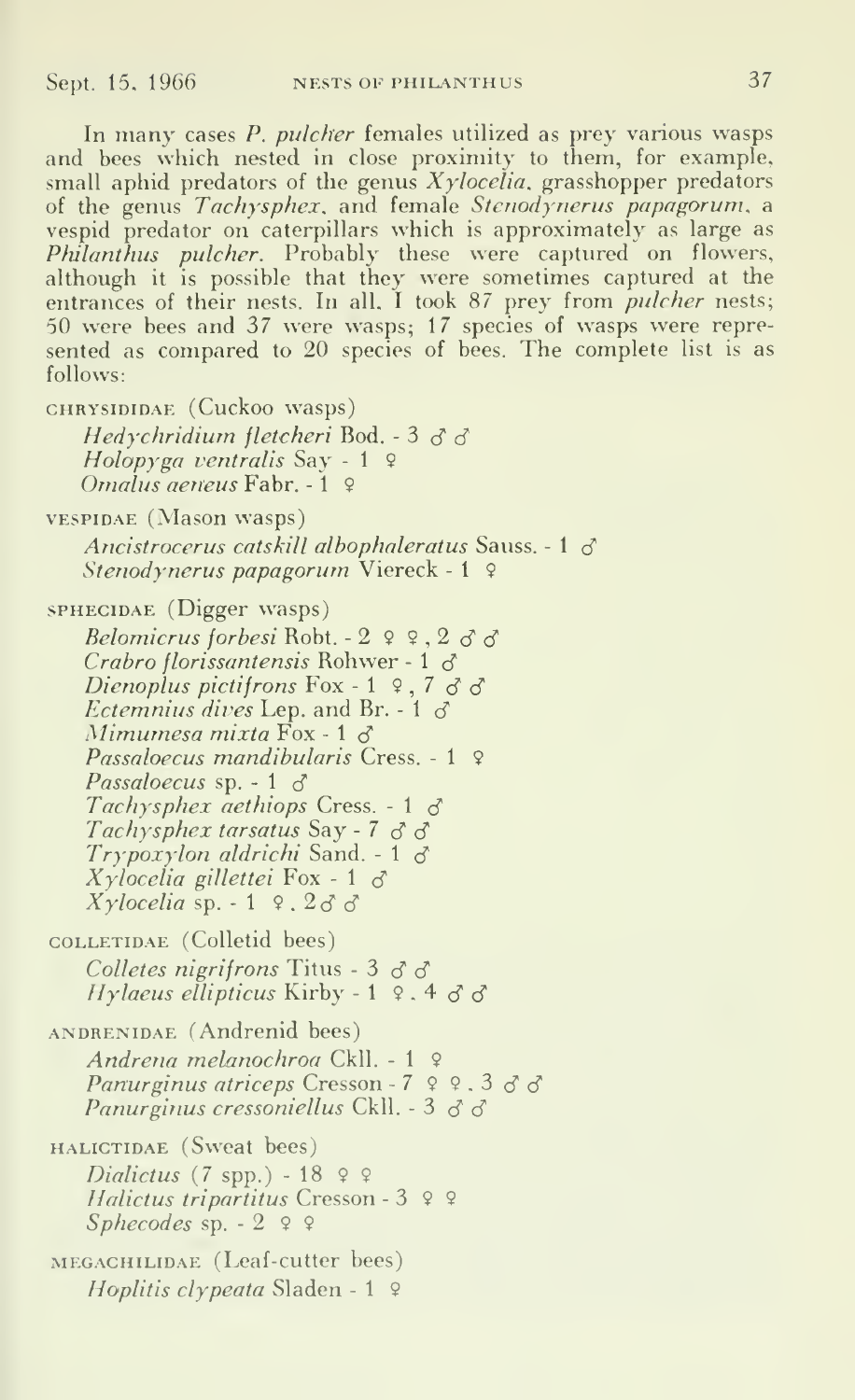Hoplitis producta Cresson - 1  $\sigma$ Osmia sp.  $-1 \leq$ Stelis lateralis Cresson - 1  $\sigma$ 

### ANTHOPHORiDAE ( Anthophorid bees) Nomada spp.  $-2 \leq \leq \leq$

On several occasions <sup>I</sup> observed miltogrammine flies following females carrying prey. Several specimens were collected and found to be Senotainia trilineata (Wulp), a species known to parasitize other species of Philanthus, as well as many other digger wasps. <sup>I</sup> did not find fly maggots in any of the cells excavated.

#### Philanthus zebratus nitens (Banks)

This is a much larger species than *pulcher* and is quite unrelated to it, often being placed in a separate subgenus. <sup>I</sup> found only one nesting aggregation of this species, on a sandy road near the Snake River about 5 miles south of the Elk post office. About 20-30 females nested in coarse sandy loam in the center strip of an otherwise hardpacked road. No males were observed. <sup>I</sup> discovered this colony on August 4, and dug out only one nest. <sup>I</sup> returned on August 13 hoping to study the species further, but I could find none at all.

The entrances to the nests are conspicuous, since the burrow opening is large, 7-8 cm in diameter, and the soil at the entrance is not dispersed; the mound tends to be spread out fan-like in front of the hole, with one or more grooves leading from the entrance. The entrance is closed at all times when the female is away from the nest. The burrow is much deeper and more sinuous than in pulcher, but as in that species it terminates in a storage chamber. The cells are constructed from side-burrows from the lower part of the main burrow; they measure about  $1 \times 1.5$  cm and are spaced 2-4 cm apart. There were five cells in the one nest excavated, these cells varying in depth from 15 to 20 cm (Fig. 2). The two cells farthest from the burrow (the deepest cell and the cell farthest right in figure 2) contained moldy prey and a wasp larva, respectively, and appear to have been the first two cells to have been constructed. One cell close to the burrow contained an egg laid longitudianlly on the venter of <sup>a</sup> bee; another contained <sup>a</sup> small wasp larva; and a third contained two fly maggots which had destroyed the cell contents. These maggots soon formed their puparia, and on May 15, 1965, two Senotainia trilineata (Wulp) emerged from these puparia. This same species of fly was observed following prey-laden females in the field. *Phrosinella pilosifrons* Allen was also observed digging at closed nest entrances.

A total of 26 prey were recovered from this nest or from provisioning females. Of these, 12 were wasps and 14 were bees. Some of these were relatively large; for example, the Spilichneumon and Ammophila exceed the Philanthus in length, and the Megachile and *Epeolus* are quite bulky. Ammophila azteca and probably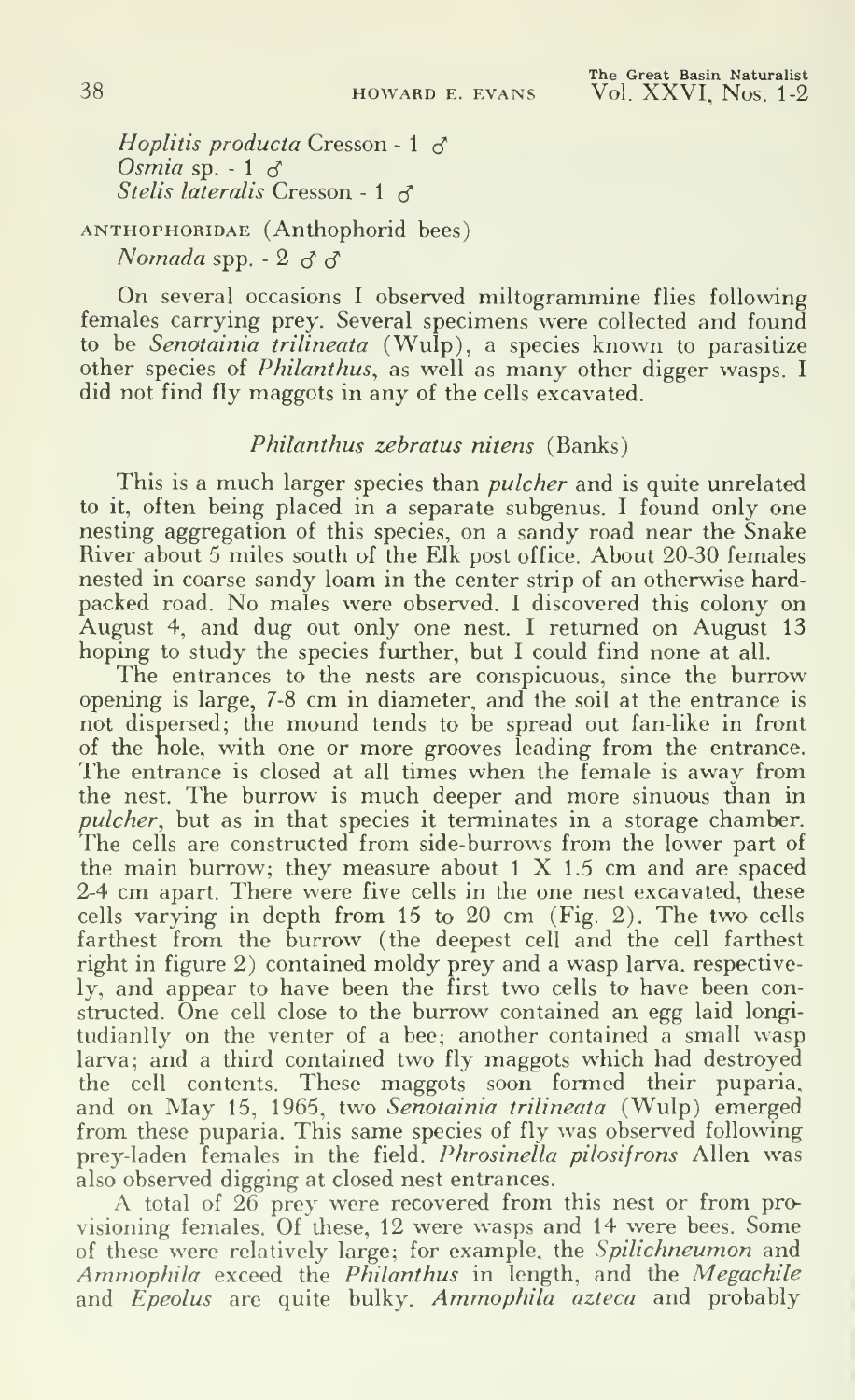several of the other wasps and bees nested in the soil in the same area. The complete list is as follows:

ICHNEUMONIDAE (Ichneumon wasps) Dusona sp.  $-1$  9 Spilichneumon spp.  $-1$   $9$ ,  $3$  $3$  $3$  $v$ ESPIDAE (Mason wasps)

Euodynerus castigatus Sauss. - 1  $\sigma$ Stenodynerus taos Cresson - <sup>1</sup> 9

SPHECIDAE (Digger wasps) Ammophila azteca Cameron -2 <sup>9</sup> <sup>9</sup> Astata nubecula Cresson - <sup>1</sup> 9 Palmodes carbo Boh. and Men. - 1  $\sigma$ 

ANDRENIDAE (Andrenid bees) Andrena cyanophila Ckll. - 2 9 9 Andrena eriogoni Ckll. - <sup>1</sup> 9

HALICTIDAE (Sweat bees) Lasioglossum trizonatum Cresson - 1 º Nomia sp. - 1  $\sigma$ 

MEGACHILIDAE (Leaf-cutter bees) Hoplitis fulgida Cresson - 1 º Megachile brevis Say - 1  $\sigma$ Osmia tersula Ckll. - 5 9 9 Stelis monticola Cresson - 1 9

ANTHOPHORIDAE (Anthophorid bees) Epeolus gabrielis Ckll. - <sup>1</sup> 9

#### **Discussion**

The use of wasps as prey by species of *Philanthus* is not unusual, but the use of wasps in large numbers, including females of relatively large species nesting nearby, is of considerable interest. It is also worthy of note that both  $\overrightarrow{P}$ , pulcher and  $\overrightarrow{P}$ , zebratus nitens utilize parasitic bees, including genera such as Sphecodes, Nomada, Epeolus, and Stelis, which are rarely reported as prey of Philanthus.

It is also of interest to note that at least five species of *Philanthus* are able to nest together in Jackson Hole, thus paralleling the situa tion in the eastern states (Evans, 1964). although all five species are different. One of the five species in Jackson Hole, bicinctus (Mickel), has been studied in Yellowstone (Armitage. 1965), while another, pacificus Cresson, has been studied in California (Powell and Chemsak, 1959). <sup>I</sup> have studied the remaining species, crabroniformis Smith, only very briefly, and I shall hold on to my data in the hope of making a more complete study in the future. Philanthus